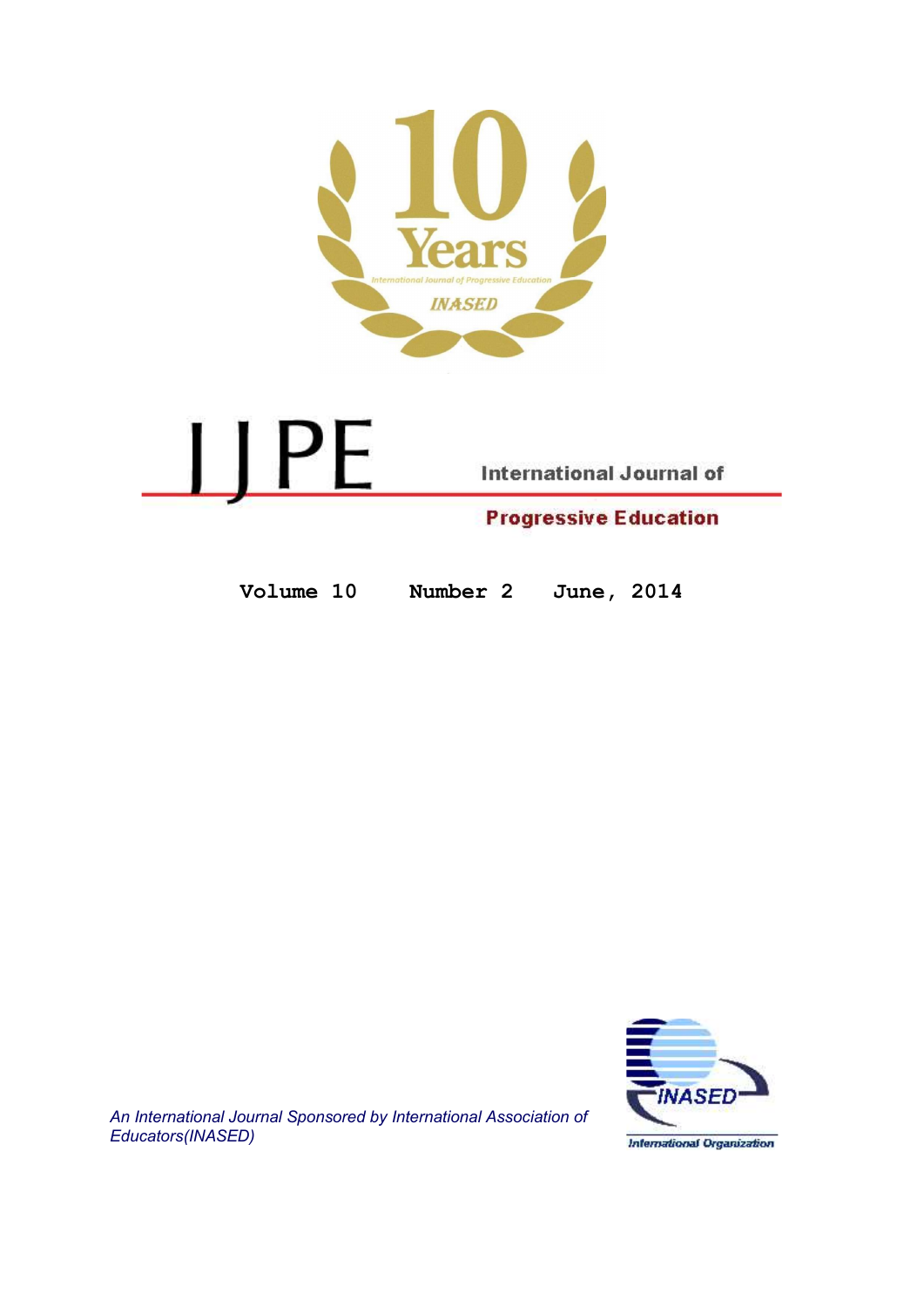# International Journal of Progressive Education

Frequency: Three times a year; February, June, and October

ISSN: 1554-5210

# Indexing/Abstracting:

- 1- OCLC-WorldCat: http://www.oclc.org/worldcat/default.htm
- 2- Journal Finder: http://journalfinder.uncg.edu/demo/
- 3- Directory of Open Access Journals: (DOAJ): http://www.doaj.org/home
- 4- EBSCO Publication: http://www.ebsco.com
- 5- AERA e-journals: http://aera-cr.asu.edu/ejournals/
- 6- NewJour (A Listing of New Electronic Journals)
- 7- Cabell's Directory of Publishing: http://www.cabells.com
- 8- International Society for Exploring Teaching and Learning: http://www.isetl.org/
- 9- Australian Government Education Portal: http://www.education.gov.au/goved/go
- 10- Education Network Australia: http://www.edna.edu.au/edna/go
- 11- ERIC: http://www.eric.ed.gov/

# 2014 Subscription Rates

- \$35 Association Member USA (Canada: \$40; Rest of World: \$50)
- \$45 Individual USA (Canada: \$50; Rest of World: \$55)
- \$35 Student USA (Canada: \$40; Rest of World: \$50)
- \$140 Library/Institution USA (Canada: \$160; Rest of World: \$160)

Single Issues and Back Issues: \$25 USA (Canada: \$35; Rest of World: \$35)

If you wish to subscribe for the printed edition of IJPE, please send the subscription fee as check or money order (payable to International Association of Educators) to the following address:

International Association of Educators c/o: Dr. Alex Jean-Charles 320 Fitzelle Hall Ravine Parkway Oneonta, NY 13820

Print copies of past issues are also available for purchased by contacting the Customer Service department secretary@inased.org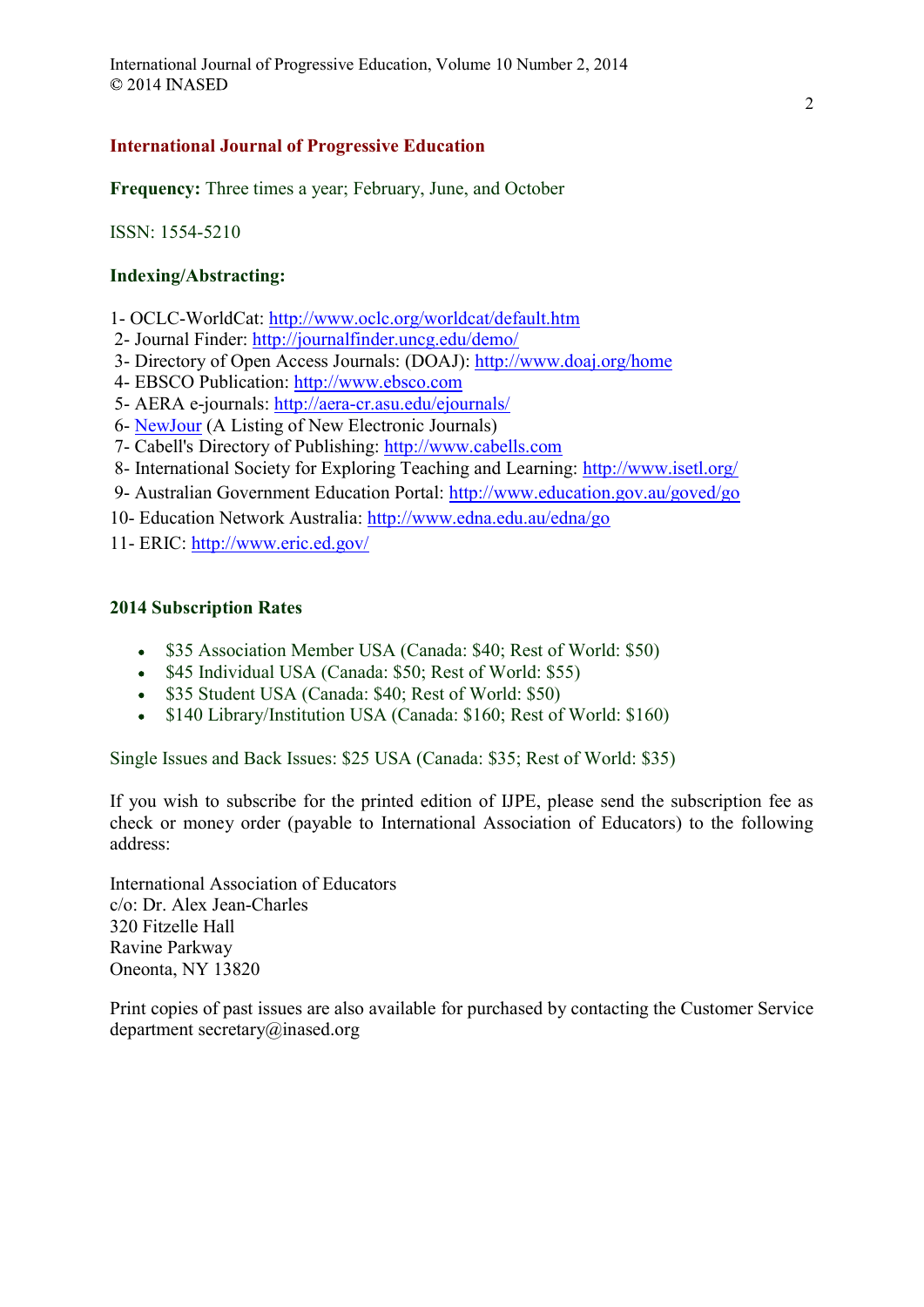# International Journal of Progressive Education

#### Editor:

**Managing Editor:**<br>Mustafa Yunus Eryaman

Associate Editor: Associate Editor: Nanjing University, China<br>Chen Xinren

Hacettepe University, Turkey<br>Hakan Dedeoglu

Canakkale Onsekiz Mart University, Turkey

#### Assistant Managing Editors:

Eryca Rochelle Neville Nihat Kahveci Alex Jean-Charles Mustafa Koc He Ning

## Editorial Board:

Bertram Chip Bruce Peggy Placier Yang Changyong Sharon Tettegah Fernando Galindo Susan Matoba Adler Carol Gilles Julie Matthews Nezahat Guclu Cushla Kapitzke Catalina Ulrich Rauf Yildiz Juny Montoya Winston Jumba Akala Kwok Keung HO Sara Salloum Mustafa Ulusoy Pragasit Sitthitikul Serkan Toy Catherine D Hunter Bongani Bantwini Cemalettin Ayas Mehmet Acikalin Luisa Rosu Caglar Yildiz Sheila L. Macrine Tuncay Saritas Hakan Dedeoglu Ihsan Seyit Ertem Youngyung Min Raul Alberto Mora Velez Van-Anthoney Hall

University of Missouri-Columbia, USA Istanbul University, Turkey SUNY College at Oneonta , USA Isparta Suleyman Demirel University, Turkey Nanjing University, China

University of Illinois at Urbana-Champaign, USA University of Missouri-Columbia, USA Southwest China Normal University China University of Illinois at Urbana-Champaign, USA Universidad Mayor de San Simón, Bolivia University of Hawaii West Oahu, USA University of Missouri-Columbia, USA University of the Sunshine Coast, Australia Gazi University, Turkey University of Queensland, Australia Universitatea din Bucuresti, Romania Yildiz Technical University, Turkey Universidad de Los Andes, Bogotá, Colombia Catholic University of Eastern Africa, Kenya Lingnan University, Hong Kong University of Illinois at Urbana-Champaign, USA Gazi University, Turkey Walailak University, Thailand Iowa State University,USA University of Illinois at Urbana-Champaign, USA University of Illinois at Urbana-Champaign, USA Sinop University, Turkey Istanbul University, Turkey University of Illinois at Urbana-Champaign, USA University of Illinois at Urbana-Champaign, USA Montclair State University, USA Iowa State University,USA Hacettepe University, Turkey Gazi University, Turkey University of Illinois at Urbana-Champaign, USA University of Pontificia Bolivariana, Columbia University of Illinois at Urbana-Champaign, USA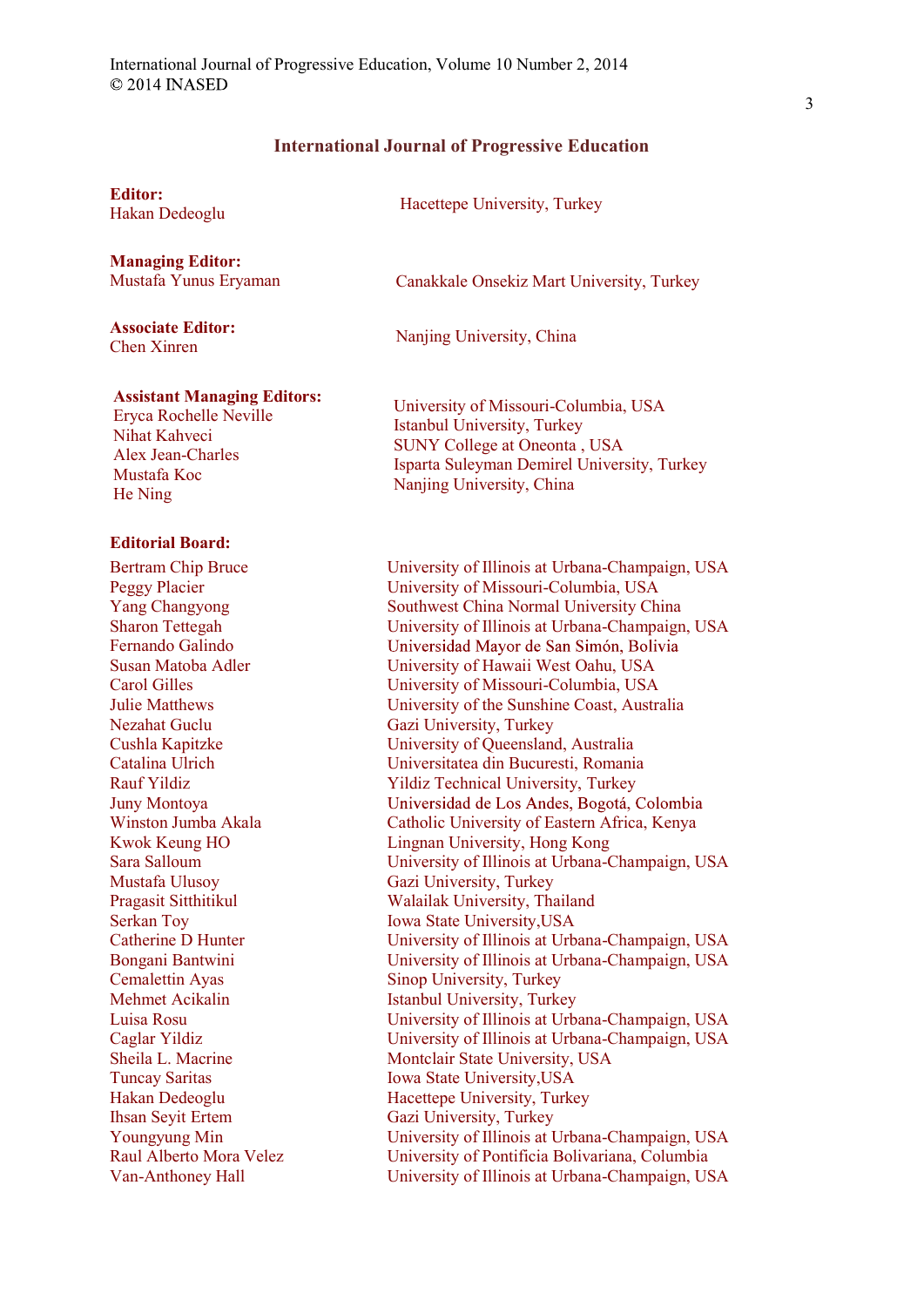International Journal of Progressive Education, Volume 10 Number 2, 2014 © 2014 INASED

Chan Raymond M.C. Pauline Sameshima Martina Riedler Erdal Toprakci Hye-Young Park Ali Ekber Sahin

#### Advisory Board

#### Editorial Assistants

Hong Kong Baptist University Washington State University, USA University of Illinois at Urbana-Champaign, USA Cumhuriyet University, Turkey University of Illinois at Urbana-Champaign, USA Hacettepe University, Turkey

Lu Youquan East China Normal University, China Ma Hemin East China Normal University, China Chrispen Matsika Georgia College & State University Wei Liu University of Illinois at Urbana-Champaign, USA Jeylan Woliye Hussein Almeya University, Ethiopia Zorhasni Zainal Abiddin University Pudra Malasia

Omer Kocer Canakkale Onsekiz Mart University, Turkey Fatih Kana Canakkale Onsekiz Mart University, Turkey Mustafa Gonul Canakkale Onsekiz Mart University, Turkey Serdar Arcagok Canakkale Onsekiz Mart University, Turkey Zeynep Yildirim Canakkale Onsekiz Mart University, Turkey

The views expressed in this publication are not necessarily those of the Editor or the Editorial Review Board, nor the officers of the International Association of Educators (INASED).Copyright, 2014, International Association of Educators (INASED). ISSN 1554-5210